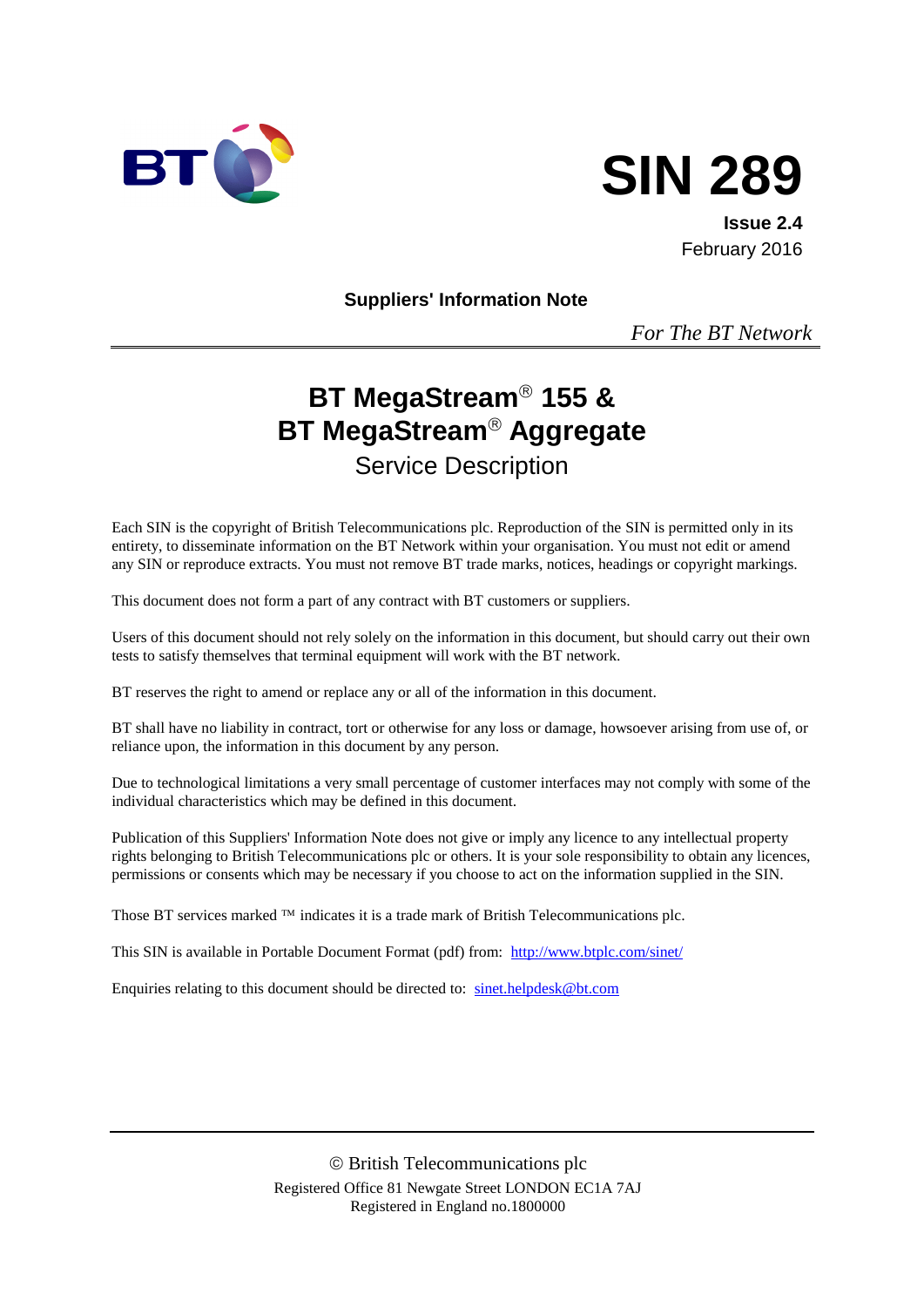# **CONTENTS**

| 1.                |  |
|-------------------|--|
| 2.                |  |
| 2.1<br>2.2        |  |
| 3.                |  |
| $\mathbf{4}$ .    |  |
| 4.1<br>4.2<br>4.3 |  |
| 5.                |  |
| 6.                |  |
| 7.                |  |
| 8.                |  |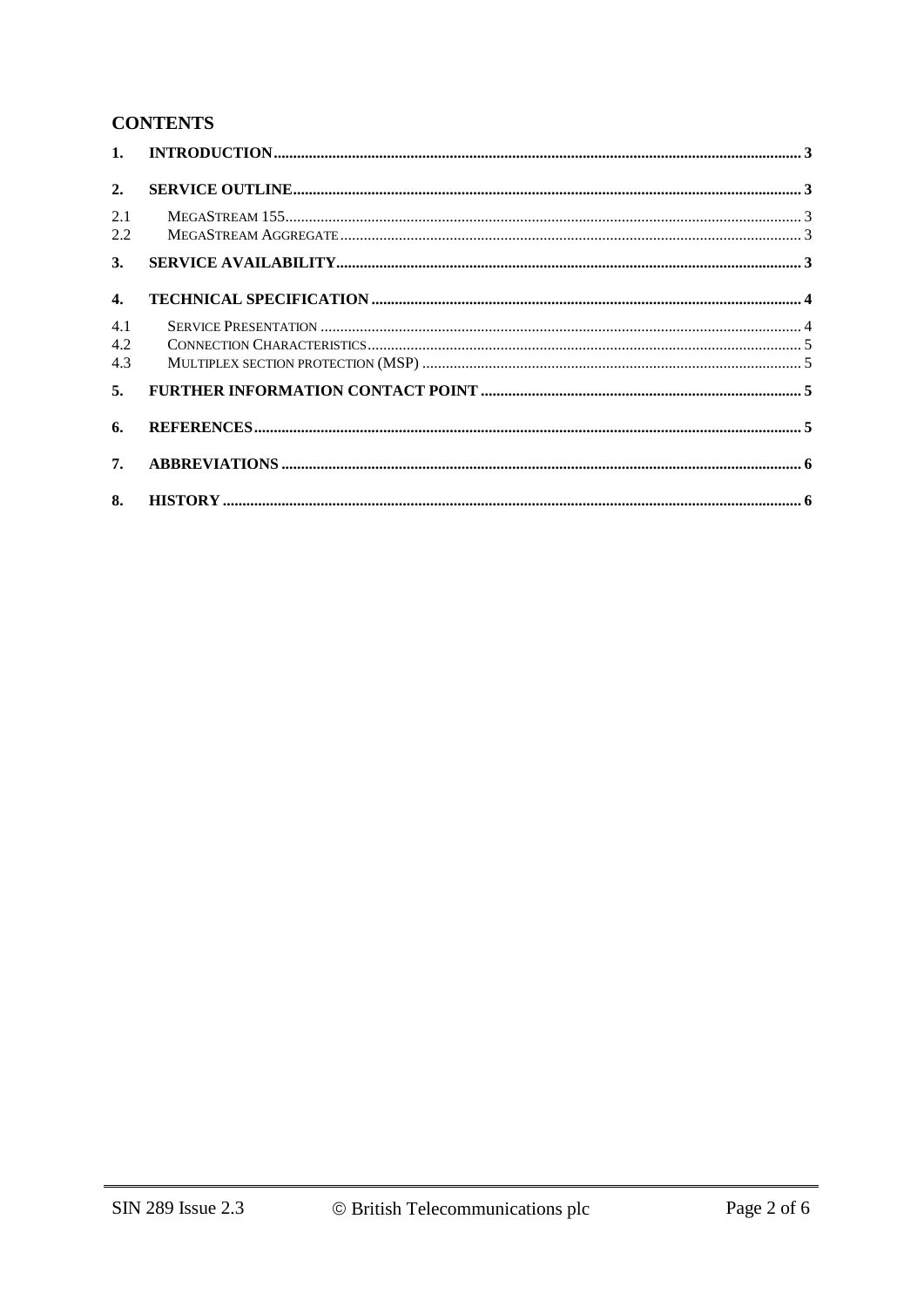# **1. Introduction**

This Suppliers' Information Note (SIN) describes the BT MegaStream<sup>®</sup>155 and MegaStream<sup>®</sup>Aggregate services and provides technical information for terminal equipment (TE) manufacturers and suppliers. It should be read in conjunction with SIN  $333^{[1]}$ , SDH Customer Interfaces at the STM-N level (where N=1,4,16).

# **2. Service Outline**

BT MegaStream<sup>®</sup>155 is an inland Synchronous Digital Hierarchy (SDH) point to point or aggregate (MegaStream<sup>®</sup>Aggregate), leased high speed digital service supporting customer access at 155 520 kbit/s which conforms to ITU-T Recommendation  $G.707^{[2]}$ .

# **2.1 MegaStream 155**

The service will support the SDH Virtual Container VC4. The use of the VC4 will depend on customer application, however, if the customer wishes to sub-divide the VC4 into VC12s, VC3s, or ATM etc, then BT recommends that the multiplexing structure in figure 1 of ETS 300  $147^{[3]}$  is adopted. The service is available to the customer via the following interfaces:

- CCITT Recommendation G.703<sup>[4]</sup> Section 12 (STM-1 electrical)
- ITU-T Recommendation  $G.957^{[5]}$  (STM-1 optical)

*NOTE: The VC4 for end-to-end usage will be formed out of a payload container of size 149,760 kbit/s and a path overhead of 576 kbit/s.* 

# **2.2 MegaStream Aggregate**

The MegaStream®Aggregate service allows for multiple numbers of inland MegaStream 2048Kbit/s circuits or a combination of MegaStream 2048Kbit/s, 34,368Kbit/s and 45,736Kbit/s, or KiloStream Aggregate Interface Bearer, International Private Circuits, ISDN 30 or any other 2Mbit/s presentation as per the multiplexing structure in figure 1 of ETS 300  $147^{[3]}$  possibly from all over the United Kingdom to be delivered to a site as a single 155,520Kbit/s customer presentation.

The service will support a maximum of 63 Customer useable individual 2048Kbit/s channels per Aggregate Interface.

Channel assignment within the STM-1 delivery will be by prior agreement with BT.

The service will support both Aggregate to Single 2048Kbit/s working and Aggregate to Aggregate working.

# **3. Service Availability**

The MegaStream<sup>®</sup>155 service has been available since November 1997 where network capacity exists.

The MegaStream<sup>®</sup>Aggregate service has been available since early 1999 throughout the UK (inland only) where network capacity exists.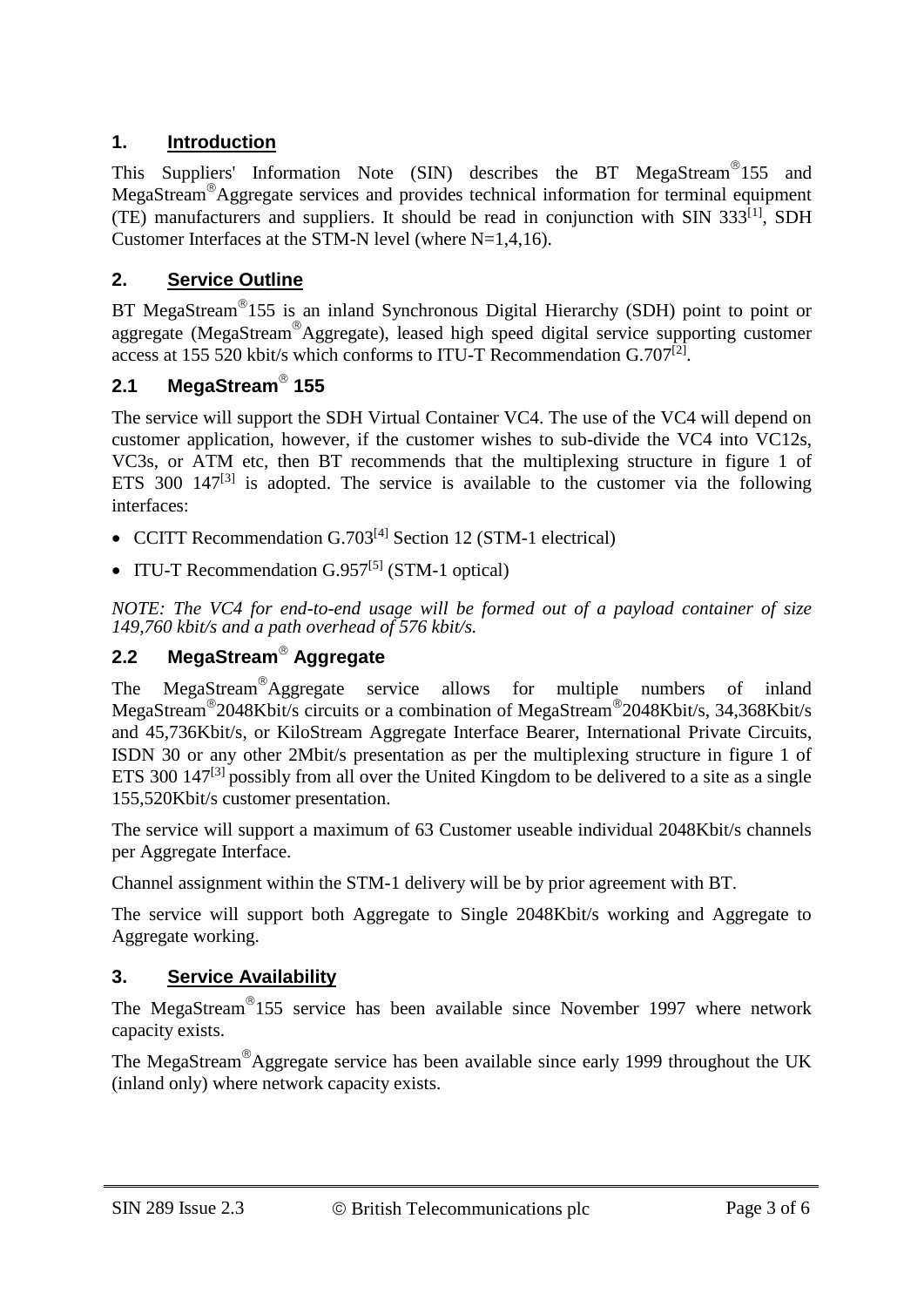# **4. Technical Specification**

The technical presentation is described in SIN 333<sup>[1]</sup>, SDH Customer Interfaces at the STM-N level (where N=1,4,16).

# **4.1 Service Presentation**

The services are presented as an optical Single-Mode fibre connection conforming to ITU-T Recommendation  $G.957^{[5]}$  for SDH optical requirements. The optical fibre presentation at the UNI is conformant to BS EN  $60825-1$  <sup>[6]</sup> and BS EN  $60825-2$  <sup>[7]</sup> as a Class 1 Laser Product.

The physical presentation is via an FC type optical connector conforming to BS EN 186110:1994<sup>[8]</sup>. The connector is Physical Contact (PC) polished. Non Return to Zero (NRZ) line coding is used as specified in ITU-T Recommendation  $G.957^{[5]}$ .

The signal transmitted from the BT NTE is derived from a 1310nm wavelength long haul SDH class (L-1.1 as specified in ITU-T Recommendation  $G.957^{[5]}$ ) optical transmitter which has been attenuated by 10dB to provide a transmitted power range of between -10dBm and -15dBm. (The 10dB attenuator is provided by BT on the NTE transmitter to ensure that the Customers CPE receiver is not saturated). The NTE receiver power range is between -10dBm and -34dBm.

The recommended configuration of the SDH Section and Path Overheads is given SIN 333<sup>[1]</sup>. Figure 1 below highlights the difference between SDH Sections and SDH Paths.



Figure 1 - Comparison of SDH Path vs. Section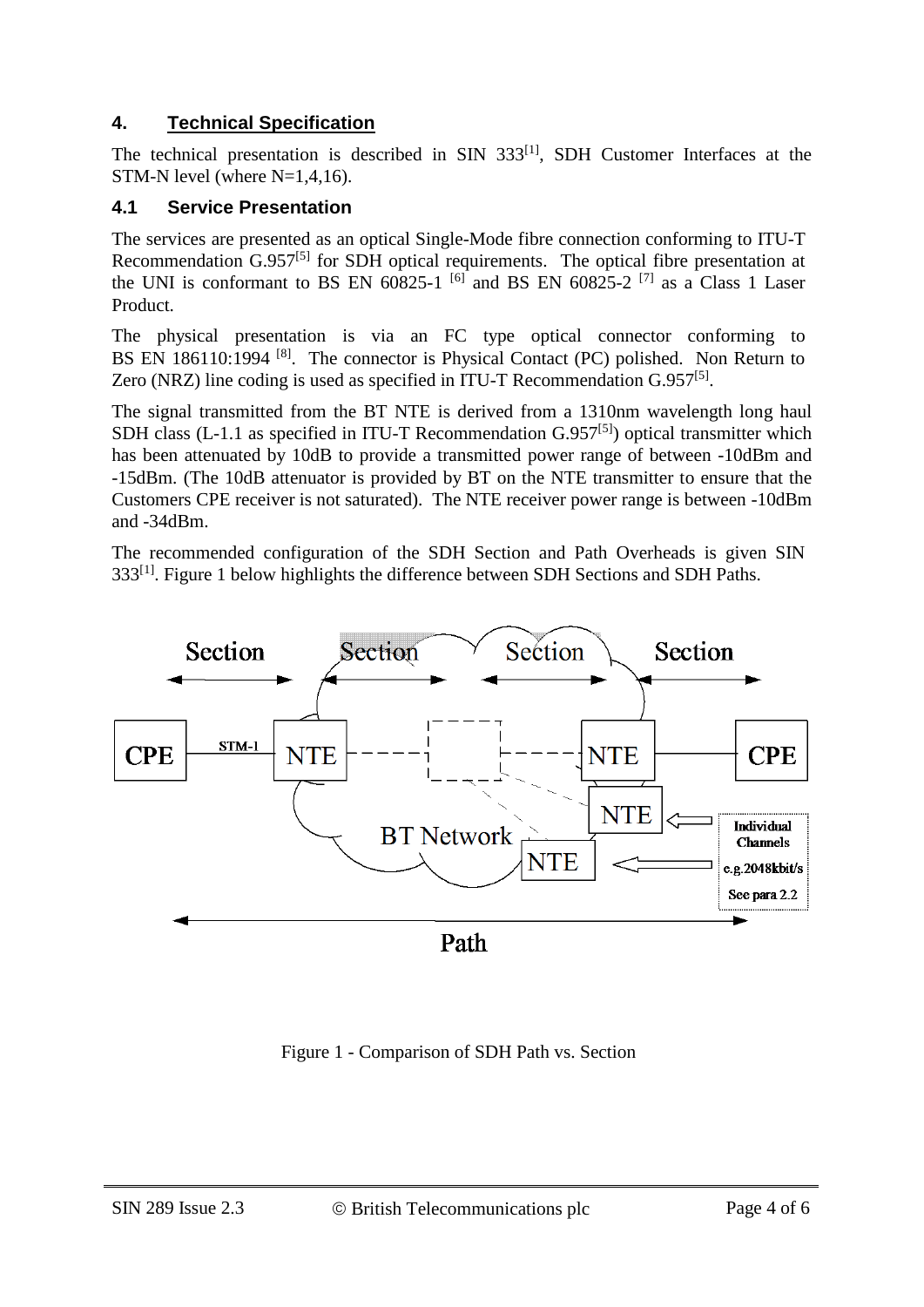# **4.2 Connection Characteristics**

Connection characteristics are described in SIN 333<sup>[1]</sup>, SDH Customer Interfaces At the STM-N level (where N=1,4,16).

## **4.3 Multiplex section protection (MSP)**

Multiplex section protection (MSP) will provide a standby connection within the customer's premises. This connection may be electrical or optical. See SIN333<sup>[1]</sup> for technical details.

## **5. Further Information Contact Point**

For "sales and marketing" information about this service please contact either:

- Your Company's BT account manager.
- For business customers, BT sales on 0800 800152 for product and service information, sales and rental enquiries.
- If you have enquiries relating to this document then please contact us at: [sinet.helpdesk@bt.com](mailto:sinet.helpdesk@bt.com)

### **6. References**

#### **BT Suppliers' Information Note:**

|  | SIN 333 | SDH Customer Interfaces at the STM-N level | Latest Issue |
|--|---------|--------------------------------------------|--------------|
|  |         | (where $N=1,4,16$ ).                       |              |

#### **ITU-T / CCITT Recommendation:**

| $\lceil 2 \rceil$ | G.707 | Network node interface for the Synchronous Digital<br>Hierarchy (SDH).                          | 1996 |
|-------------------|-------|-------------------------------------------------------------------------------------------------|------|
| [4]               | G.703 | Physical/Electrical characteristics of hierarchical<br>digital interfaces.                      | 1991 |
| $\lceil 5 \rceil$ | G.957 | Optical interfaces for equipments and systems relating<br>to the synchronous digital hierarchy. | 1995 |

#### **ETSI Standards:**

| [3] | ETS 300 147 | Transmission and Multiplexing (TM); Synchronous<br>Digital Hierarchy (SDH); Multiplexing Structure. | 1997 |
|-----|-------------|-----------------------------------------------------------------------------------------------------|------|
|-----|-------------|-----------------------------------------------------------------------------------------------------|------|

#### **British Standards:**

| [6]   | <b>BS EN</b><br>60825-1 | Safety of Laser Products Part 1 Equipment<br>classification.                          | 1994 |
|-------|-------------------------|---------------------------------------------------------------------------------------|------|
| $[7]$ | <b>BS EN</b><br>60825-2 | Safety of Laser Products Part 2 Safety of Optical fibre<br>communications systems.    | 1995 |
| [8]   | <b>BS EN</b><br>186110  | Sectional Specification. Connector sets for optical fibre 1994<br>and cables Type FC. |      |